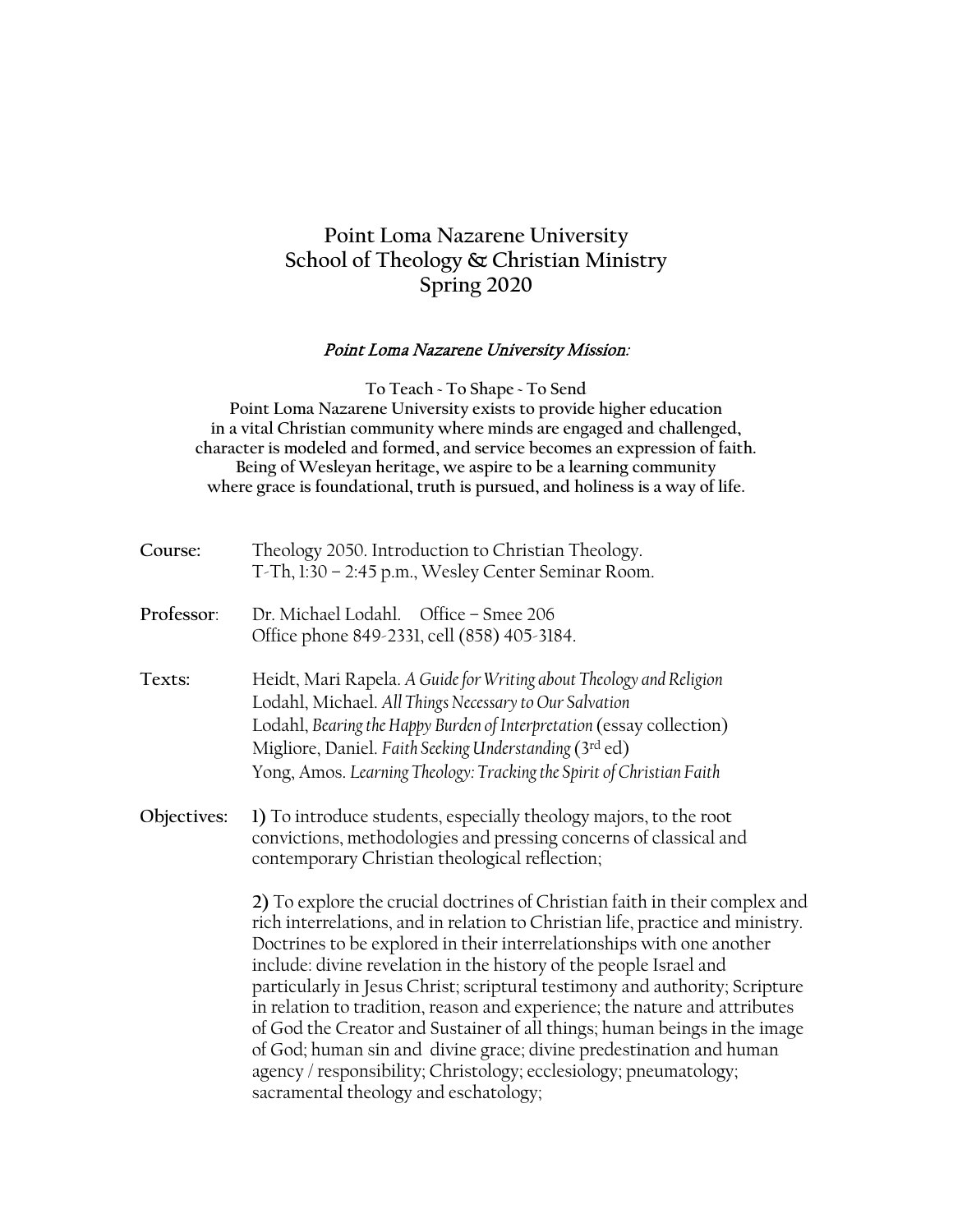**3)** To develop an understanding and appreciation for the distinctive emphases and contributions of the Wesleyan-Arminian theological tradition, particularly in regard to the doctrine of entire sanctification; and

4**)** To become more effective communicators of theological ideas through reading and writing good theological prose.

#### **Course Learning Outcomes:**

Students will be able to

- **1)** explain the importance of theological reflection for the life and ministry of the Christian church;
- **2)** distinguish among the various sub-disciplines of theology and their corresponding emphases and rationales;
- **3)** describe the deep interconnections among the doctrines of Christian faith – especially God, creation, Christology, humanity, and sin; and
- **4)** appreciate the rich historical heritage of theological reflection, especially as received and enriched by the Wesleyan theological tradition;
- **5)** demonstrate growth and improvement in writing skills pertinent to academic theological studies.

#### **Course Requirements:**

- 1) Faithful attendance to class and reading of assigned materials. You will be held responsible for the assigned reading each day you step into the classroom. On many if not all days, a brief quiz will be administered that addresses main points in the reading for the day. *It is your responsibility to stay current in the reading.*  $(CLOs 1-4)$
- *2)* Close attention to Mari Rapela Heidt's *A Guide for Writing about Theology and Religion*. You will be held accountable for reading and internalizing Heidt's very helpful book by sending to your professor, via e-mail attachment, a reading report for each chapter as specified in this syllabus's Course Calendar. In that report, you will inform the professor regarding the number of pages you read carefully, and then will list a minimum of three important points or suggestions you learned from the specified chapter. (CLO 5)
- 3) Spiritual autobiography paper, 5-6 pages in length, that introduces your life, significant experiences, sense of calling, particular interests, etc., to your professor. I invite and encourage you to be yourself in this paper. I hope you will feel free also to mention or discuss any theological / spiritual issue or question that is troubling you. This paper is for the purposes of my getting to know you better – and also to give you an early indication of possible opportunities for improvement in your writing. **This paper is due as hard copy at the beginning of class, Tuesday, February 4.** (CLO 1)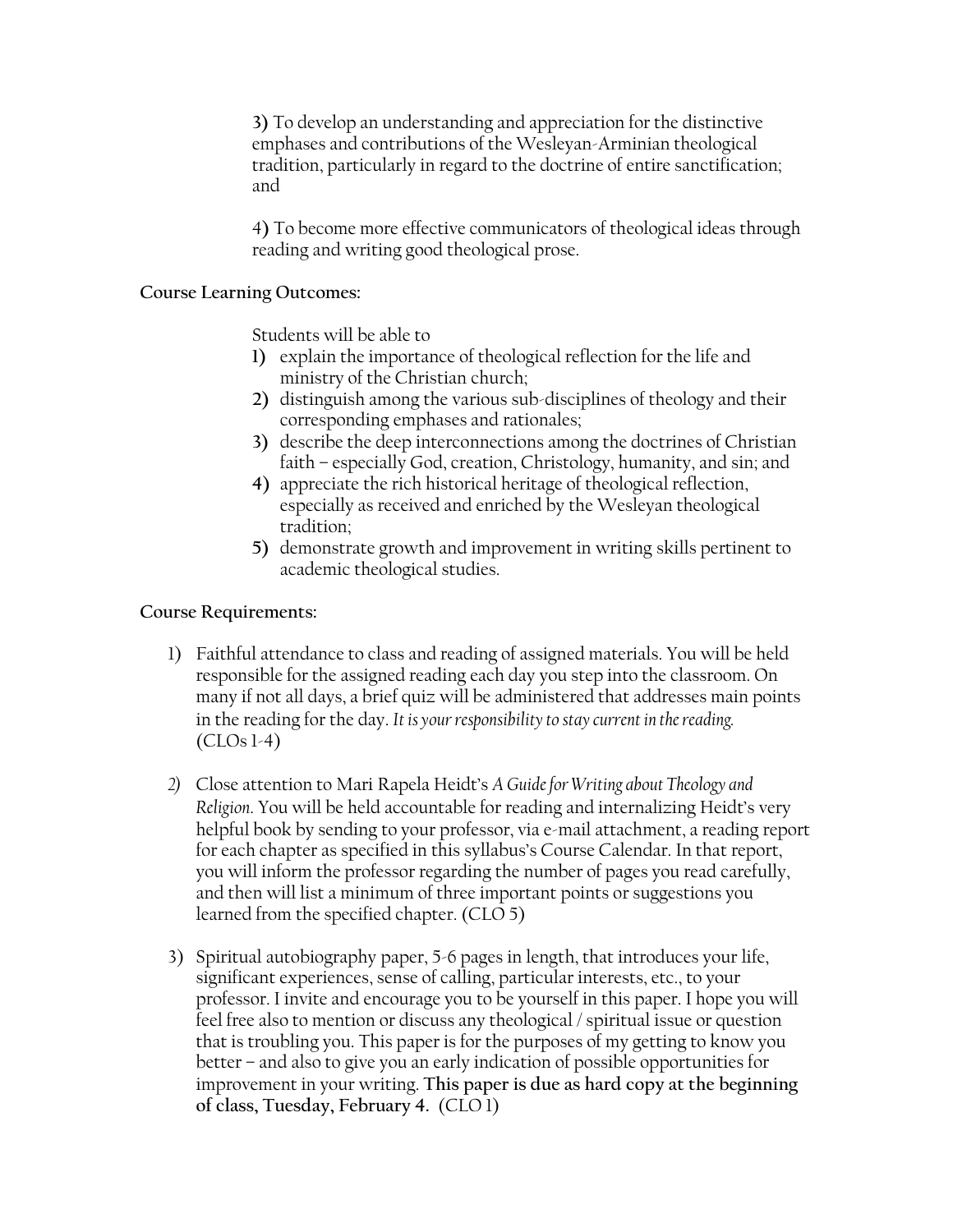- 4) A reflection paper, 5-6 pages in length, on the interrelationship between the doctrine of God the Creator and the doctrines implied in theological anthropology. This paper will incorporate Scripture, class lectures and discussions, as well as the relevant reading from assigned texts. (CLOs 2, 3, 5) **This paper is due as a hard copy on Tuesday, March 17, at the beginning of class.**
- 5) Research term paper, 10-12 pages (not counting the *title page*, which is required, with a suitable and at least minimally creative title), with a minimum of 12 bibliographical resources (books and journal articles) and 300 pages of reading. This paper will address a particular doctrine, theologian, or theological controversy that is relevant to the subject material of the present course. All term paper topics are to receive approval from the professor and should be written (and will be evaluated) on the basis of Heidt's excellent instructions. **This paper is due on Friday, April 24, no later than 11:59 p.m. as an email attachment.** (CLOs 3, 4, 5)
- 6) Two examinations as scheduled in Course Calendar. The second exam is the final examination and will be comprehensive. (CLOs 1-3)

#### **Course Grade:**

Your grade will be calculated on the basis of attendance / participation, including quizzes and responses to Heidt's book (16%); spiritual autobiography paper (10%); paper on the doctrines of God and humanity (theological anthropology) (16%); research term paper (22%); midterm examination (16%); and final exam (20%).

#### **On Attendance**

Each class day attendance is worth 5 quiz points; quizzes will vary in point total, roughly anywhere between another 5 and 15 points on any given day. Extra-credit points are added to the attendance / participation / quizzes category.

#### **On Punctuality**

On any writing assignment, if it is handed in later in the day than at classtime of the due date, it will receive a 5 point reduction (out of a scale of 100). For each day the paper is late thereafter, it will receive another 7 point reduction.

#### **On Writing:**

I cannot emphasize enough that grammar, spelling and punctuation all play a *highly*  critical role in my evaluation of all your papers – and that you are *strongly encouraged* to solicit the benefits of at least one competent proofreader for your assigned papers.

Additionally, the School of Theology and Christian Ministry at PLNU is committed to the equality of women and men, including in the exercise of the gifts and graces of ministry in local church congregations. Recognizing that people have often used language in ways that imply the exclusion or inferiority of women and other often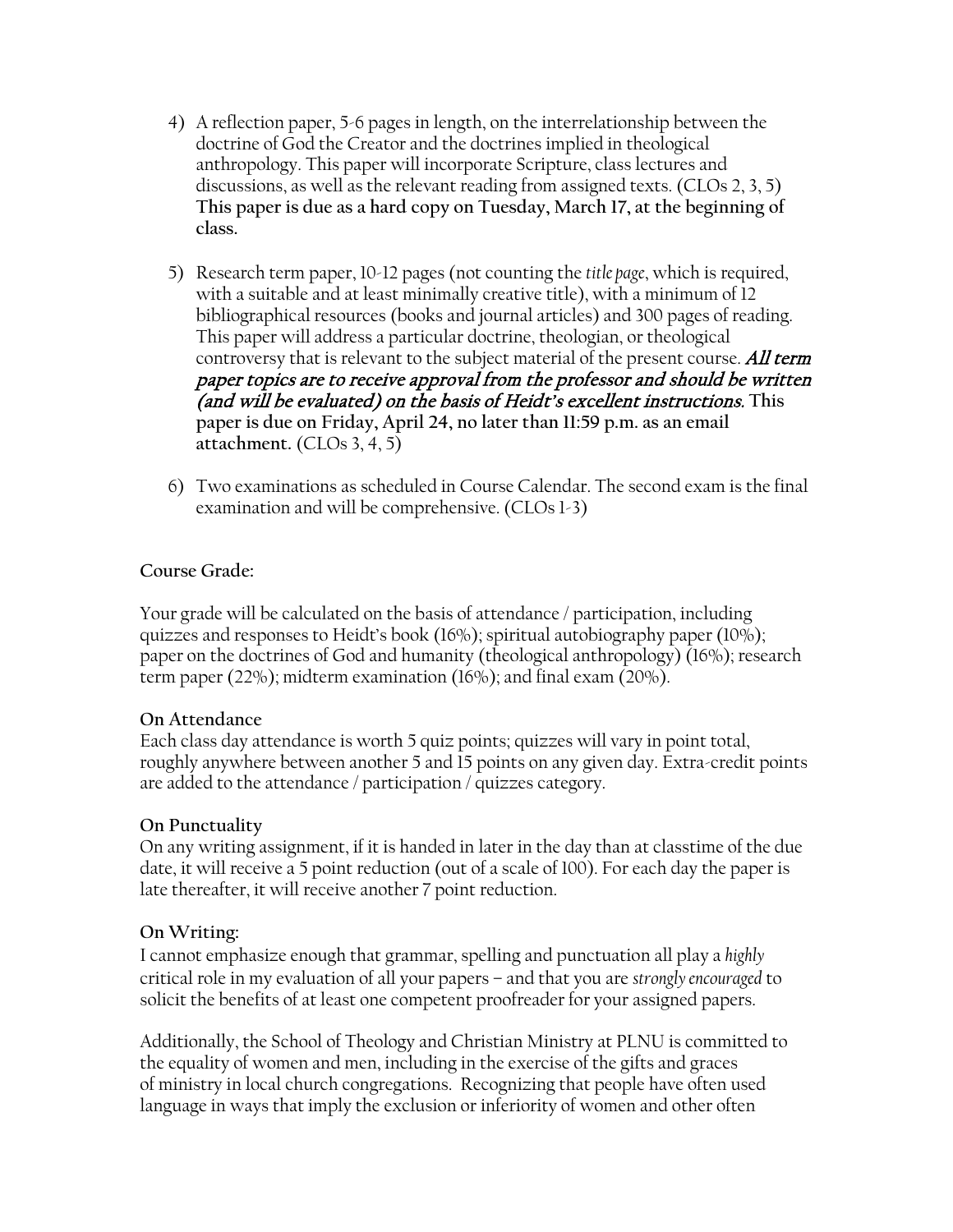marginalized people, the SOTCM strongly urges students, faculty and staff to avoid sexist and racist language in public discourse, in classroom discussions and in written work.

### **Other Matters:**

## **PLNU Copyright Policy:**

Point Loma Nazarene University, as a non-profit educational institution, is entitled by law to use materials protected by the US Copyright Act for classroom education. Any use of those materials outside the class may violate the law.

### **PLNU Academic Honesty Policy:**

Students should demonstrate academic honesty by doing original work and by giving appropriate credit to the ideas of others. Academic *dis*honesty is the act of presenting information, ideas, or concepts as one's own when in reality they are the results of another person's efforts. A faculty member who believes a situation involving academic dishonesty has been detected may assign a failing grade for that assignment or examination, or, depending on the seriousness of the offense, for the course. Faculty should follow and students may appeal using the procedure in the university Catalog. See **[Academic Policies](http://catalog.pointloma.edu/content.php?catoid=18&navoid=1278)** for definitions of kinds of academic dishonesty and for further policy information.

### **PLNU Academic Accommodations Policy:**

If you have a diagnosed disability, please contact PLNU's Disability Resource Center (DRC) within the first two weeks of class to demonstrate need and to register for accommodation by phone at 619-849-2486 or by e-mail at [DRC@pointloma.edu.](mailto:DRC@pointloma.edu) See [Disability Resource Center](http://www.pointloma.edu/experience/offices/administrative-offices/academic-advising-office/disability-resource-center) for additional information.

#### **PLNU Attendance and Participation Policy:**

Regular and punctual attendance at all classes is considered essential to optimum academic achievement. If the student is absent from more than 10 percent of class meetings (please note that in summer school, this means two days' worth of classes!), the faculty member can file a written report which may result in de-enrollment. If the absences exceed 20 percent (our four day's worth of classes), the student may be deenrolled without notice until the university drop date or, after that date, receive the appropriate grade for their work and participation. See [Academic Policies](http://catalog.pointloma.edu/content.php?catoid=18&navoid=1278) in the Undergraduate Academic Catalog.

#### **Semester Academic Work Policy:**

Please note that when the semester ends, so do all opportunities to work to improve your grade. No last-minute or after-the-fact appeals for extra credit will be even briefly considered.

All students are expected to meet the standards for this course as set by the instructor. However, students with learning disabilities who may need accommodations should discuss options with the Academic Support Center during the first two weeks of class.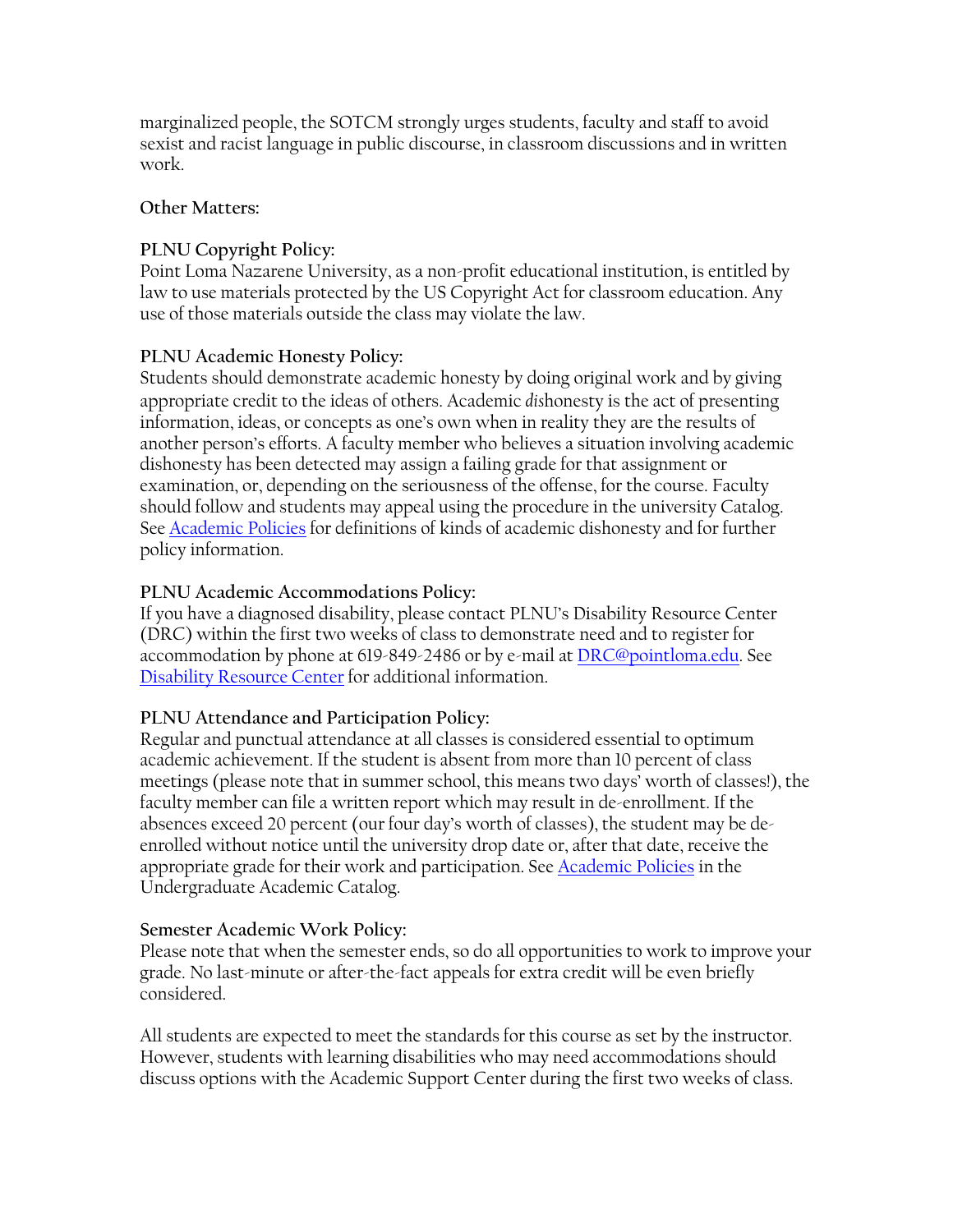The ASC will contact professors with suggested classroom needs and accommodations. Approved documentation must be on file in the ASC prior to the start of the semester. **Course Calendar:**

Jan 16 – Introduction of the course and of ourselves. 1 Corinthians 8.

21 – Migliore, *Faith Seeking Understanding*, prefaces (x-xvi), chapter 1 (1-20) 23 – Yong, *Learning Theology* preface, 1-11, 89-98 (Saturday, 1/25, response to Heidt, c. 1, due no later than 5 p.m. For 15 points attendance / participation)

28 – Migliore, 21-45; Yong 15-25

30 – Yong 53-64; Lodahl essay excerpt; essays by LDS theologian Robert Millet. Church of Jesus Christ of Latter-Day Saints and Church of the Nazarene theological dialogue comes to our class!

Thursday evening: extra-credit possibility – Mormon-Nazarene panel discussion. More details to come.

(Saturday, 2/1, response to Heidt, c. 2, due no later than 5 p.m.)

- Feb 4 Migliore, 46-65. Spiritual autobiography paper due at class time. 6 – Yong, 27-51 (Saturday, 2/8, response to Heidt, c. 3, due no later than 5 p.m.)
- Feb 11 Lodahl, *All Things Necessary to Our Salvation,* Part I 13 – Lodahl, *All Things* Part II

Big extra-credit opportunities this week with the Wiley Lectures in Theology Series. *You are encouraged to attend as many of these lectures and events as your schedule permits. Extra credit assignments always involve, in addition to attendance, a summary / reflection / response*  paper, 2 – 2 ½ pages in length, for each lecture you attend. There is a **maximum possibility of 25** points for each lecture or event.

- 12 *Extra Credit Offer:* 2020 H. Orton Wiley Lecture Series: Brent Strawn 11-11:50 and 1:30 – 2:20, Crill Auditorium 13 – *Extra Credit Offer:* Strawn 9:30 – 10:20, Crill Auditorium 14 – *Extra Credit Offer:* Strawn 8:30 – 9:20, final Wiley lecture 18 – Lodahl, 23-45 20 – Migliore, 66-95 25 – Migliore, 66-95, cont'd.
- 27 Migliore, 96-120